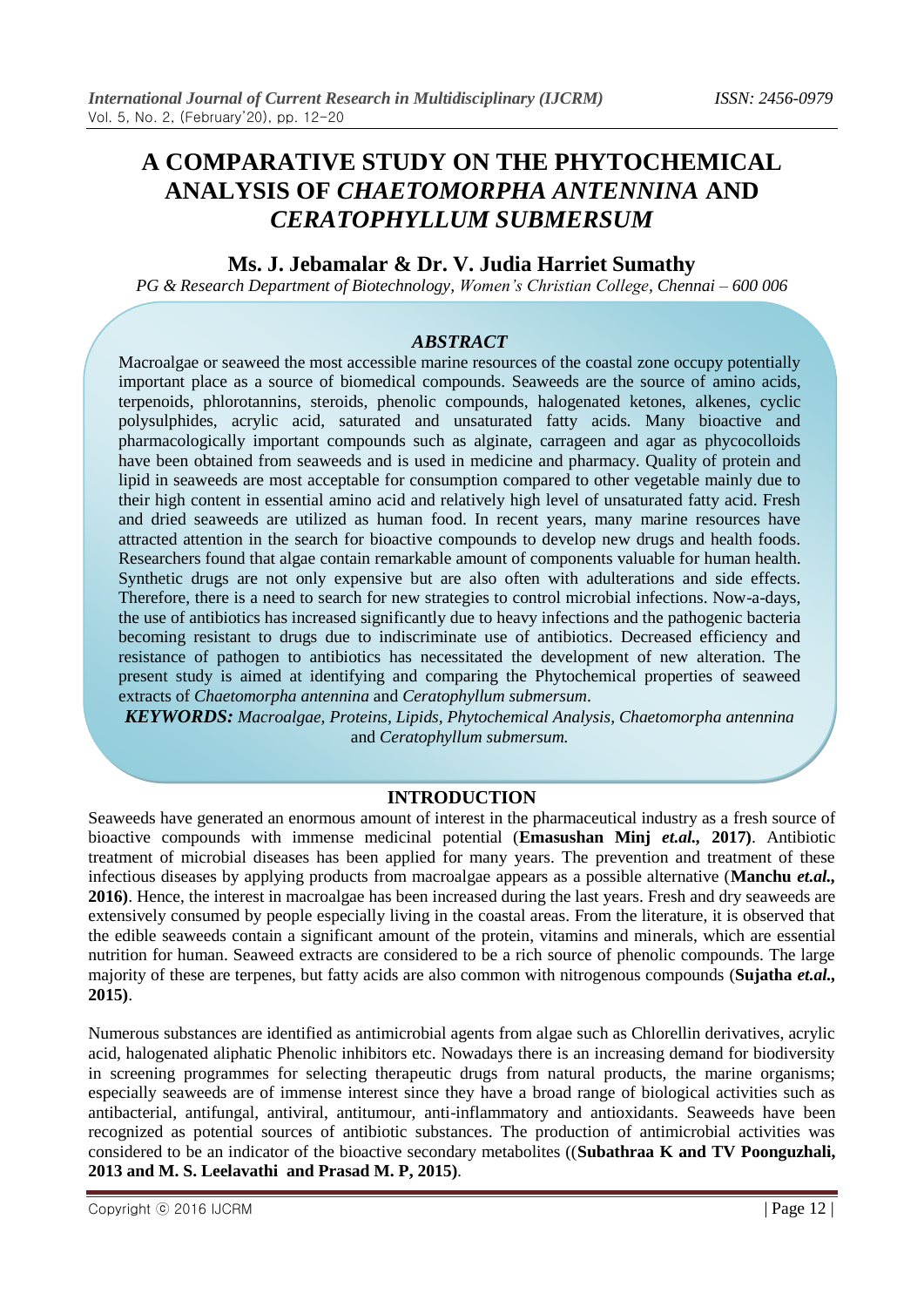The antibacterial agents found in the algae include terpenoid, phlorotannins, acrylic acid, phenolic compounds, steroids, halogenated ketone and alkaline, cyclic polysulphides and fatty acids (**Soad** *et.al.,* **2015)**. In a number of marine algae antibacterial activities are attributed to the presence of acrylic acid (**Elayarani D, 2016)**. Researches show that the antibacterial activity of algae is due to their ability to synthesize respectively nitrogen compounds and diterpenes in Chlorophyceae, mixed halogenated terpenes in Rhodophyceae and metabolites of aromatic origin in Phaeophyceae (**Tofighi,** *et.al.,* **2015)**. Among the macroalgae Chlorophyceae members form an important group of seaweeds having rich source of potential new drugs (**Vinoth Kumar** *et.al.,* **2015)**.

Thus Marine Seaweeds draws an extraordinary wealth of mineral elements from the sea that can account for up to 36% of its dry mass. The mineral nutrients present in seaweeds are diverse, the main elements being iodine and calcium. The mineral macronutrients include sodium, calcium, magnesium, potassium, chlorine, sulfur and phosphorus and the micronutrients include iodine, iron, zinc, copper, selenium, molybdenum, fluoride, manganese, boron, nickel and cobalt. Research also depicts the important functional activities of marine seaweeds, such as antioxidant, anti-mutagen and anticoagulant effect, antitumor activity, and an important role in the modification of lipid metabolism in the human body shown by the marine seaweeds. The chemical composition of seaweeds varies with species, habitat, maturity and environmental conditions. The purpose of standardized extraction procedures for crude drugs (medicinal plant parts) is to attain the therapeutically desired portions and to eliminate unwanted material by treatment with a selective solvent known as menstrum. The extract thus obtained, after standardization, may be used as medicinal agent as such in the form of tinctures or fluid extracts or further processed to be incorporated in any dosage form such as tablets and capsules. These products contain complex mixture of many medicinal plant metabolites, such as alkaloids, glycosides, terpenoids, flavonoids and lignans (**Tejavathi DR and Jayasree DR, 2013, Rashed .K, Medda. R and Pintus.F 2016, Valentina** *et.al.***, 2015 and Sanjay** *et.al.***, 2013)**.

#### **CLASSIFICATION - GREEN ALGAE**

Binomial name : *Chaetomorpha antennina* (Kutzing), 1847 Kingdom : Plantae Division : Chlorophyta Class : Ulvophyceae Order : Cladophorales Family : Cladophoraceae Genus : Chaetomorpha Species : antennina

*Ceratophyllum submersum,* is commonly known as soft hornwort. It is a submerged, free-floating aquatic plant (**Gunasekara** *et. al.,* **2017)**. *Ceratophyllum* is a cosmopolitan genus of flowering plants commonly found in ponds, marshes and quiet streams in tropical and in temperate regions (**Seedevi** *et. al.,* **2013)**. It is the only genus in the family Ceratophyllaceae. They are usually called as coontails (**Sahaa** *et. al.,* **2008)**. *Ceratophyllum* extracts have been reported to possess antidiarrheal, antipyretic and carminative effect (**Rashed .K, Medda. R** and **Pintus. F, 2016)**. Traditionally *Ceratophyllum* is used to cure ulcer, diarrhea and wound besides having novel kidney protective action (**Aseer Manilal** *et. al.,* **2012)**.

#### **AQUATIC WEEDS**

Binomial name : *Ceratophyllum submersum*  Kingdom : Plantae Clade : Angiosperms Order : Ceratophyllales Family : Ceratophyllaceae Genus : Ceratophyllum Species : submersum

Many disorders in human organism such as atherosclerosis, arthritis, Alzheimer disease, Cancer etc.**,** may be the result of increased concentrations of free radicals in an organism (**Meenakshi Bhattachaerjee, 2016).**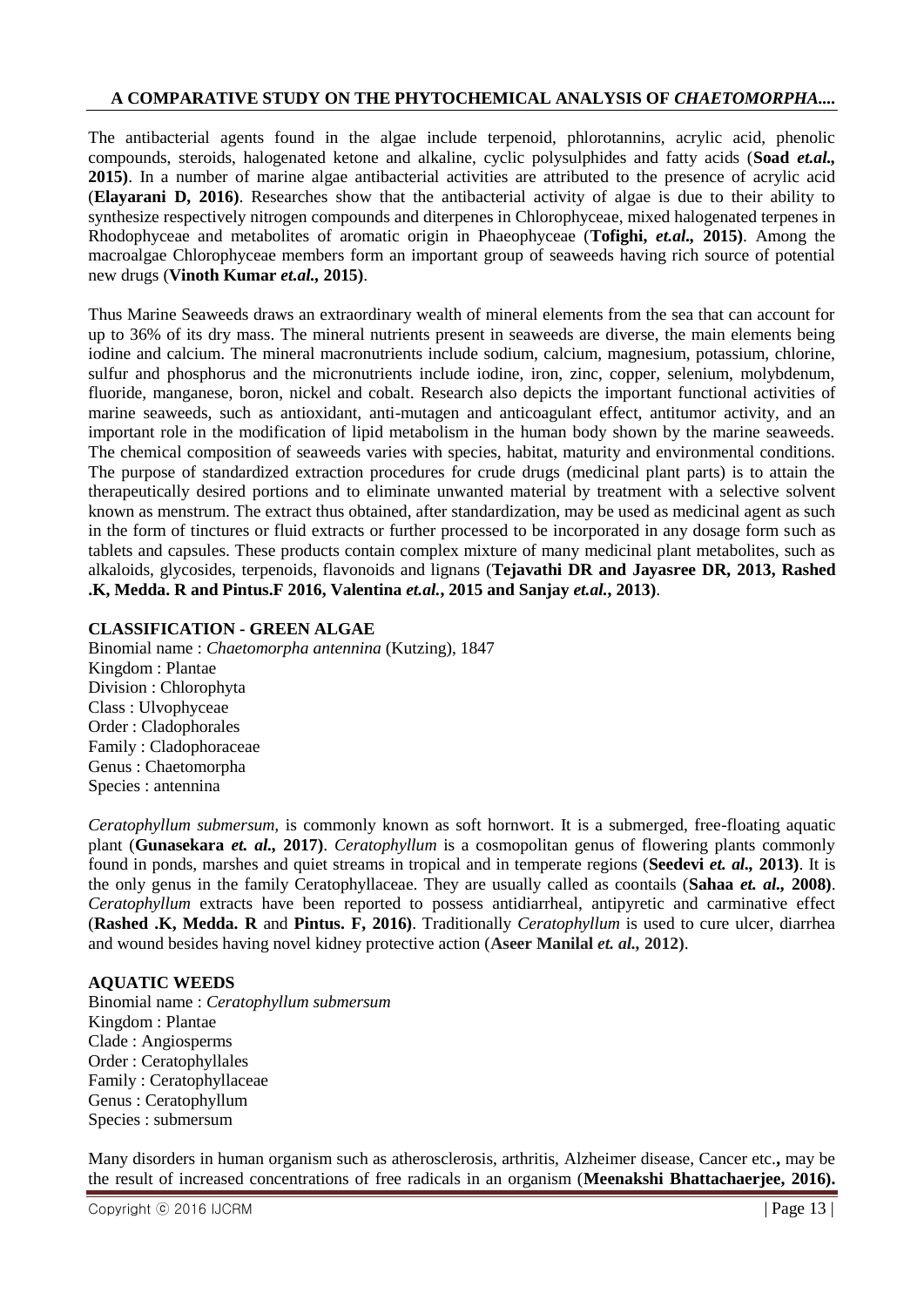Reactive oxygen species (ROS) and nitrogen (RNS) species are the most frequent pro-oxidants, either originating from normal metabolism or induced by UV radiation and different pollutants (**Maria Filomena** *et.al.,* **2015)**. Harmful effects of disturbed antioxidant-prooxidant balance can be largely prevented by the intake of antioxidant substances. Antioxidants have already been found in seaweeds (**Bharathiraja** *et.al.,* **2015)**. Due to their natural origin, the antioxidants obtained from seaweeds are of greater benefit in comparison to synthetic ones (**M. S. Leelavathi** and **Prasad M. P, 2015).** The use of natural antioxidants from seaweeds does not induce side effects, while synthetic antioxidants are found to have genotoxic effect (**Mitali Priyadharshini Pati** *et. al.,* **2016)**. The present study is aimed at identifying and comparing the Phytochemical properties of seaweed extracts of *Chaetomorpha antennina* and *Ceratophyllum submersum*.

# **MATERIALS AND METHODOLOGY**

#### **COLLECTION, PROCESSING AND EXTRACTION OF SEAWEEDS**

*Chaetomorpha antennina* and *Ceratophylum submersum* aquatic plants were collected from a pond in Ajax (Thiruvottiyur) in Chennai. The samples were manually collected; epiphytes and debris were removed by washing in running tap water and washed again with distilled water. The samples were then allowed to shade dry for 7 days at room temperature and were made into a fine powder using an electric blender. The materials required for the extraction of Seaweeds are Aquatic plant, *Ceratophyllum submersum,* Solvent (Methanol) 500ml and Conical flask (500 ml). 10gms of the dried Green algae and aquatic plant were extracted separately in 100ml of Methanol (1: 10 ratio) for 3 days in a separate conical flask. The solvent were filtered using a muslin cloth or filter paper. The filtrates were stored in screw capped container for further analysis.

#### **PHYTOCHEMICAL ANALYSIS- QUALITATIVE METHOD**

The following tests such as Tests for Carbohydrates (Bial's test), Protein (Xanthoproteic test), Amino acids (Ninhydrin test), Glycosides, Cardiac Glycosides (Keller Kiliani test), Alkaloids (Dragendroff's test), Tannin, Flavonoids, Phenols, Terpenoids (Salkowshi's test), Saponins (Froth test), Resins, Steroids, Emodins, Lipids (Solubility test) and Vitamin C were carried out using standard protocols.

**RESULTS AND DISCUSSION**

#### **COLLECTION OF SAMPLE**

Green algae *Chaetomorpha antennina* was collected from the shore of Royapuram beach.



**Figure 1 :** *Chaetomorpha antennina*

The aquatic weeds *Chaetomorpha antennina* and *Ceratophyllum submersum* were washed with water, the calcareous, stones and epiphytes were removed by manual setting and intensively washed with tap water and then again with distilled water. The aquatic weeds were shade dried for 7-10 days. The bioactive compounds from seaweeds were obtained by using the solvent extraction. Methanol was taken in a conical flask and the weeds were weighed using an electronic weighing balance and added to the solvents in the ratio of 1:10 and left for 2-3 days and the extract was filtered using a muslin cloth **(Figures 1 - 4)**.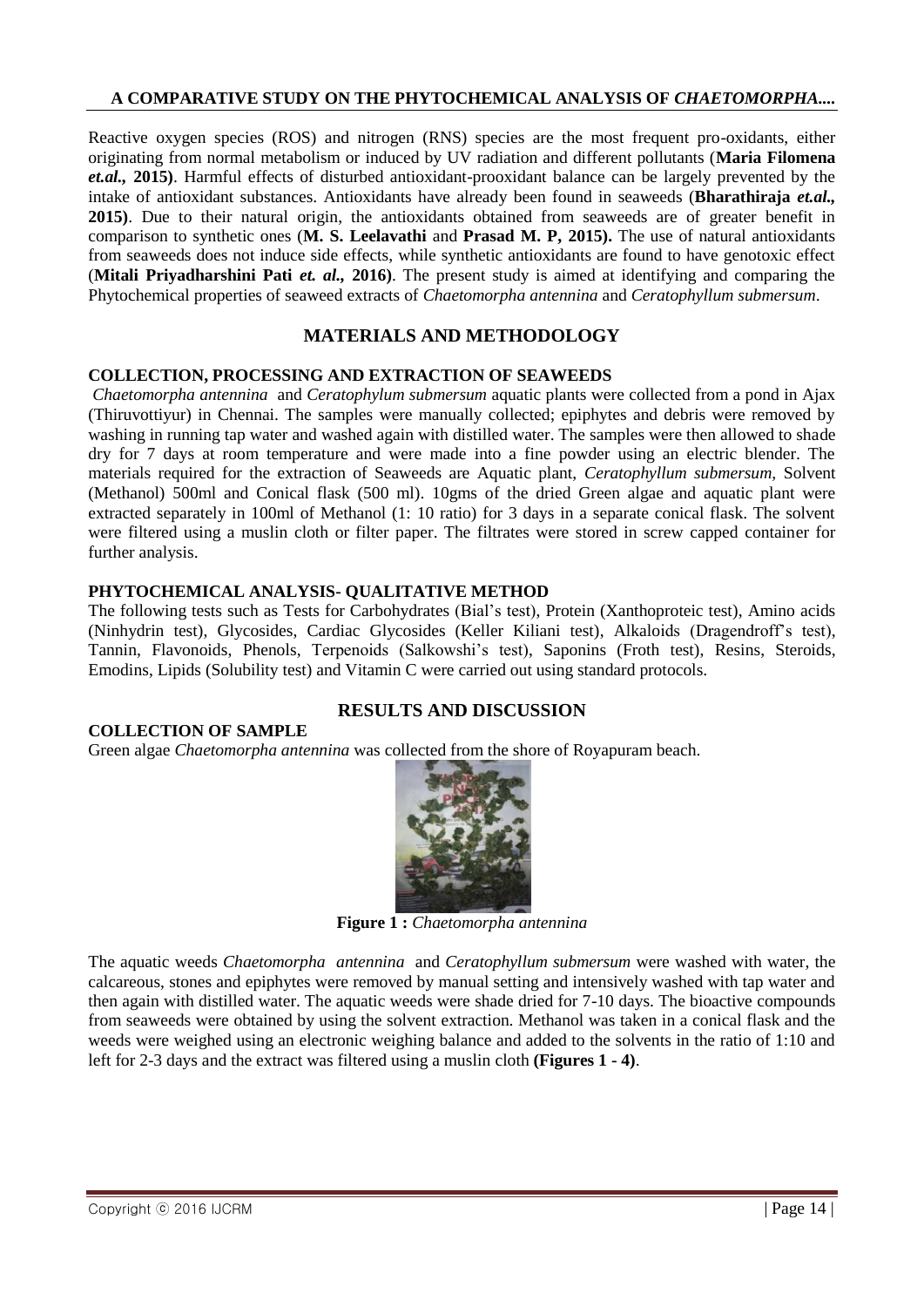

**Figure 2 :** *Chaetomorpha* **Extract**



**Figure 3** : *Ceratophyllum submersum*



**Figure 4 :** *Ceratophyllum submersum* extract

# **PHYTOCHEMICAL ANALYSIS- QUALITATIVE ANALYSIS**

In present study, the green algae *Chaetomorpha antennina* and *Ceratophyllum submersum* were used to screen for the presence of secondary metabolites. The phytochemicals such as carbohydrates, protein, alkaloids, phenols, tannin, flavonoids, lipids, terpenoids were the secondary metabolites present in the seaweeds. The sample showed the presence of Phytochemicals. Maximum phytochemicals were are present in the aquatic weeds **(Table 1)**.

| S.NO | <b>PHYTOCHEMICALS</b> | Chaetomorpha extract | Ceratophyllum extract |
|------|-----------------------|----------------------|-----------------------|
|      | Carbohydrates         |                      |                       |
| 2.   | Proteins              | $^+$                 | $^+$                  |
| 3    | Aminoacids            | $^+$                 | $^{+}$                |
|      | Glycosides            | $^+$                 | $^{+}$                |
|      | Cardiac glycosides    | $^{+}$               | $^{+}$                |
|      | Alkaloids             | $^+$                 | $^{+}$                |
|      | Tannin                | $^+$                 | $^{+}$                |
|      | Flavonoids            | $^+$                 | $^+$                  |
|      | Phenols               | $^+$                 | $^{+}$                |
| 10.  | Terpenoids            | $^+$                 | $^{+}$                |
| 11.  | Saponin               |                      |                       |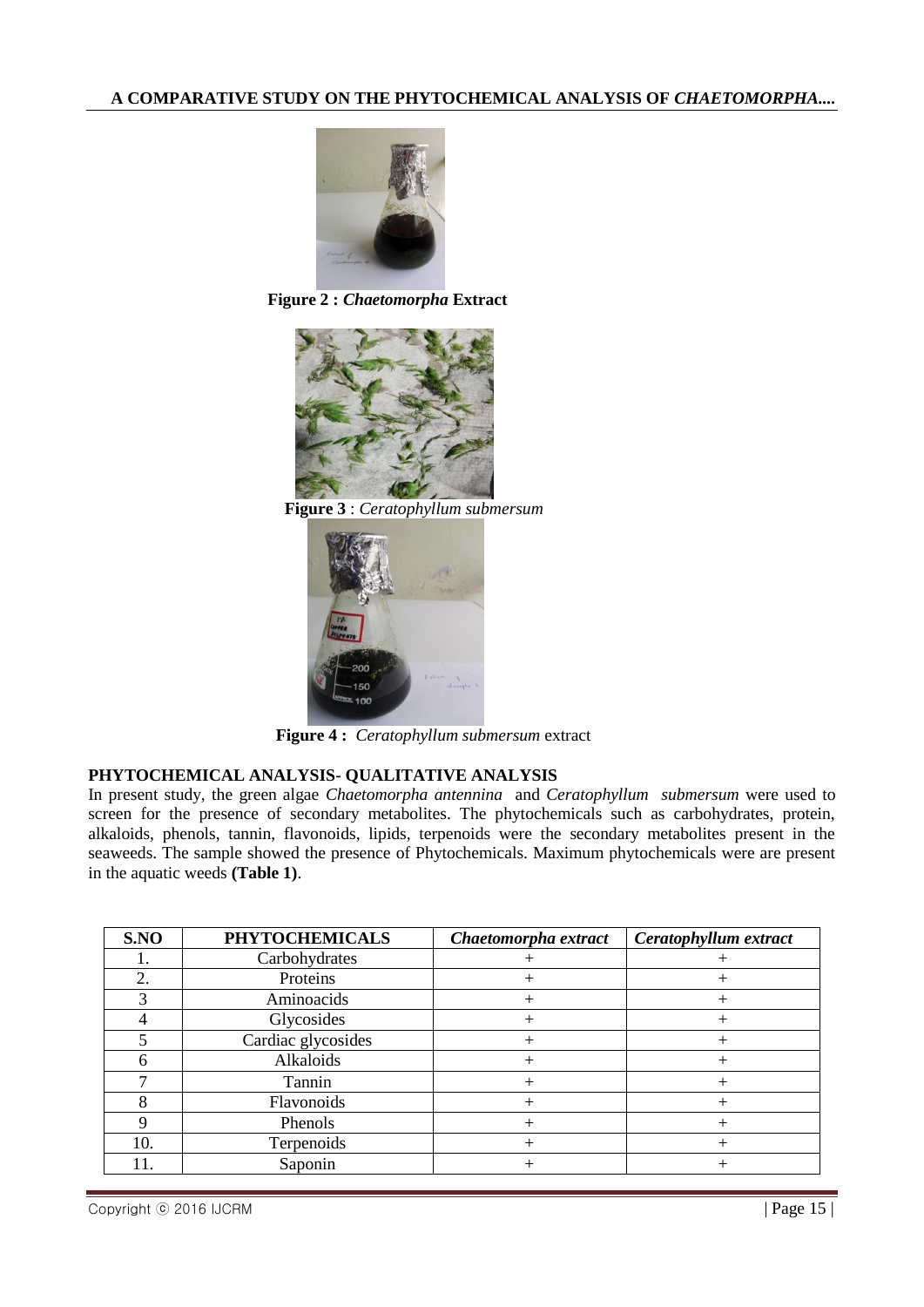| Resins    | $\overline{\phantom{0}}$ |   |
|-----------|--------------------------|---|
| Steroids  |                          |   |
| Emodins   | -                        |   |
| Vitamin C |                          | - |
| Lipids    |                          |   |

**Table 1:** Phytochemical analysis of methanol extract of *Chaetomorpha antennina and Ceratophyllum submersum*

# **QUANTITATIVE ANALYSIS ESTIMATION OF CARBOHYDRATES - GLUCOSE (STANDARD)**

|      | <b>CONCENTRATION OF GLUCOSE</b> |              |
|------|---------------------------------|--------------|
| S.NO | (mg/ml)                         | O.D. (490nm) |
|      | 20                              | 0.05         |
|      |                                 | O O9         |
|      | 60                              | 0.15         |
|      | 80                              | 0.18         |
|      |                                 |              |

**Table 2:** Results for Glucose standard curve

| <b>SAMPLE</b> | O.D. (490nm) | <b>Concentration of</b><br>Glucose (mg/ml) |
|---------------|--------------|--------------------------------------------|
| C.antennina   |              |                                            |
| C.submersum   |              |                                            |
|               |              | $\sim$ $\sim$                              |

**Table 3 :** Total carbohydrate contents of *C.antennina* and *C.submersum*

The standard values of Glucose is shown in **Table 2**. By phenol sulphuric acid method, 46mg/ml of carbohydrates in *C.antennina* and 54mg/ml of carbohydrates in *C.submersum* were observed (**Table 3**).

# **ESTIMATION OF PROTEINS**

### **BOVINE SERUM ALBUMIN- BSA (STANDARD)**

| S.NO | <b>CONCENTRATION OF BSA (mg/ml)</b> | O.D. (620nm) |
|------|-------------------------------------|--------------|
|      |                                     | 0.10         |
|      |                                     | 0.27         |
|      | 61                                  | 0.43         |
|      | 80                                  | 0.56         |
|      | $\alpha$                            |              |

**Table 4:** Results for Bovine serum albumin standard curve

| <b>SAMPLE</b> | O.D (620nm) | <b>Concentration of</b><br>protein (mg/ml) |
|---------------|-------------|--------------------------------------------|
| C.antennina   | 0.52        |                                            |
| C.submersum   | 50 (        |                                            |

 **Table 5:** Total protein contents of *C.antennina* amd *C.submersum*

The standard values of BSA is shown in **Table 4**. By Lowry's method, 74mg/ml of protein content in *C.antennina* and 70mg/ml in *C.submersum* were observed in **Table 5**.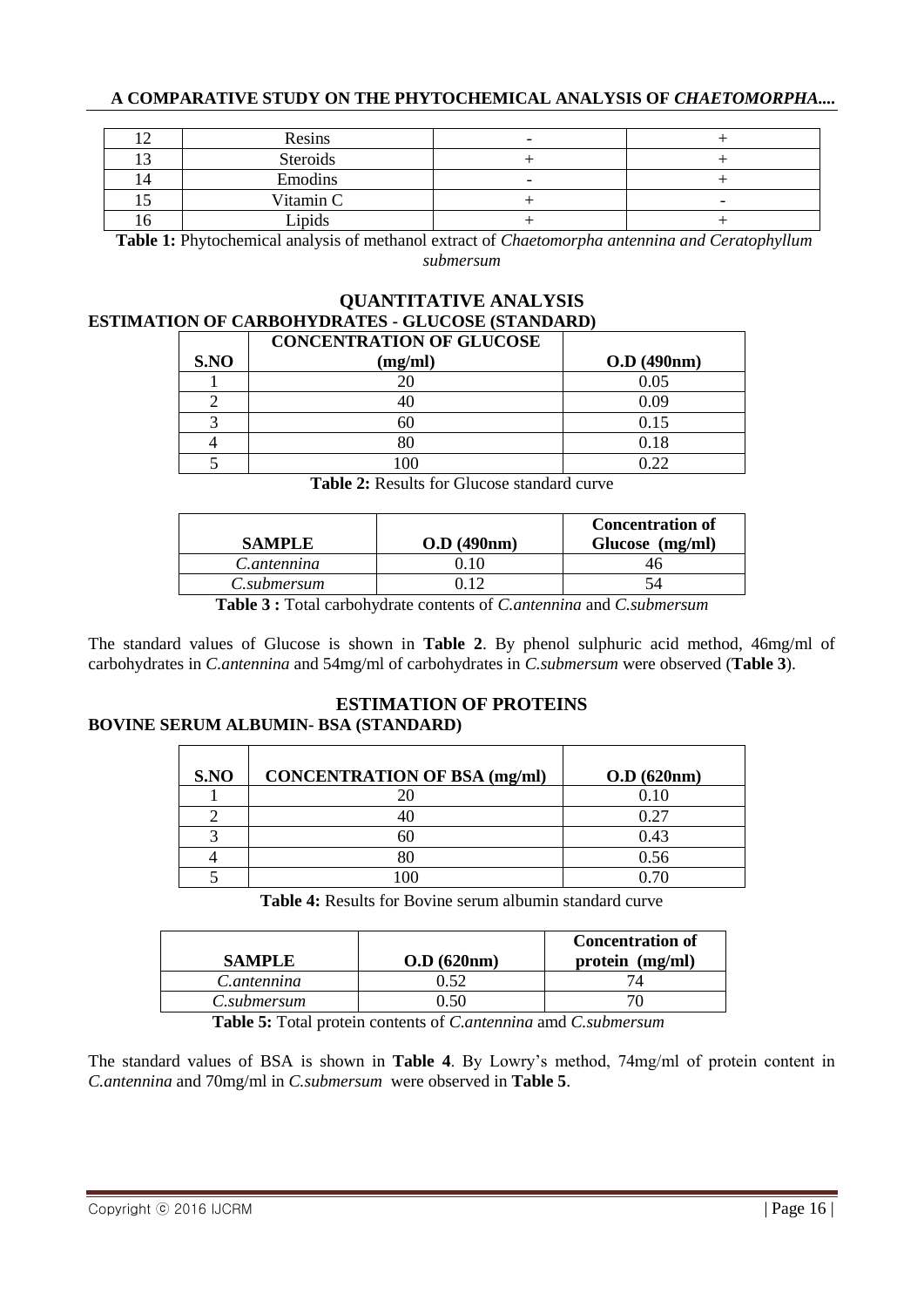| S.NO | <b>CONCENTRATION OF AMINOACID</b><br>(mg/ml) | $O.D$ (570nm) |
|------|----------------------------------------------|---------------|
|      |                                              | 0.02          |
|      |                                              | 0.04          |
|      | 60                                           | 0.06          |
|      | 80                                           | 0.08          |
|      |                                              |               |

#### **ESTIMATION OF AMINOACIDS - LEUCINE (STANDARD)**

**Table 6:** Results for Aminoacid standard curve

| <b>SAMPLE</b> | O.D (620nm) | <b>Concentration of</b><br>aminoacid (mg/ml) |
|---------------|-------------|----------------------------------------------|
| C.antennina   | റാ          |                                              |
|               |             |                                              |

 **Table 7:** Total Aminoacid contents of *C.antennina* and *C.submersum*

The standard values of Leucin is shown in **Table 6**. By Ninhydrin method, 90mg/ml of aminoacid content in *C.antennina* and 70mg/ml of aminoacid in *C.submersum* were estimated **Table 7**.

#### **ESTIMATION OF ALKALOIDS**

|                         | Conc.of           | <b>Percentage of</b> |
|-------------------------|-------------------|----------------------|
| <b>SAMPLES</b>          | alkaloids (gm/ml) | <b>Alkaloids</b>     |
| Chaetomorpha antennina  | 0.3               | 30%                  |
| Ceratophyllum submersum | 0.7               | <b>70%</b>           |

#### **Table 8 : Alkaloid contents of** *C.antennina* **and** *C.submersum*

The dry weight of alkaloids were estimated in percentage**.** 0.3gm/ml of alkaloids in *C.antennina* and 0.7gm/ml of alkaloids in *C.submersum* were recorded.

#### **SAMPLE WEIGHT OF THE BEAKER (1) WEIGHT OF BEAKER WITH RESIDUE (2) WEIGHT OF LIPIDS (2-1)** *C.antennina* 70.5 70.8 1 0.3 *C.submersum* **73.8 74.3 0.5**

#### **ESTIMATION OF TOTAL LIPIDS**

The total lipid content of the aquatic weed extracts obtained in the study is tabulated in **Table 9)**. 0.3mg/ml dry weight of lipid residue in *C.antennina* and 0.5mg/ml dry weight of lipid residue was present in *C. Submersum.*

### **ESTIMATION OF PHENOL CONTENT**

| <b>SAMPLES</b>                                                                                                                                                                                                                                                                                              | OD at 765nm |
|-------------------------------------------------------------------------------------------------------------------------------------------------------------------------------------------------------------------------------------------------------------------------------------------------------------|-------------|
| C.antennina                                                                                                                                                                                                                                                                                                 | 0.306       |
| C.submersum                                                                                                                                                                                                                                                                                                 | 0.886       |
| $T$ 11 10 $T$ 1 $\cdots$ 1 $\cdots$ 1 $\cdots$ 1 $\cdots$ 1 $\cdots$ 1 $\cdots$ 1 $\cdots$ 1 $\cdots$ 1 $\cdots$ 1 $\cdots$ 1 $\cdots$ 1 $\cdots$ 1 $\cdots$ 1 $\cdots$ 1 $\cdots$ 1 $\cdots$ 1 $\cdots$ 1 $\cdots$ 1 $\cdots$ 1 $\cdots$ 1 $\cdots$ 1 $\cdots$ 1 $\cdots$ 1 $\cdots$ 1 $\cdots$ 1 $\cdots$ |             |

**Table 10 : Phenolic content of of** *C.antennina* **and** *C.submersum*

**Table 9 : Alkaloid contents of** *C.antennina* **and** *C.submersum*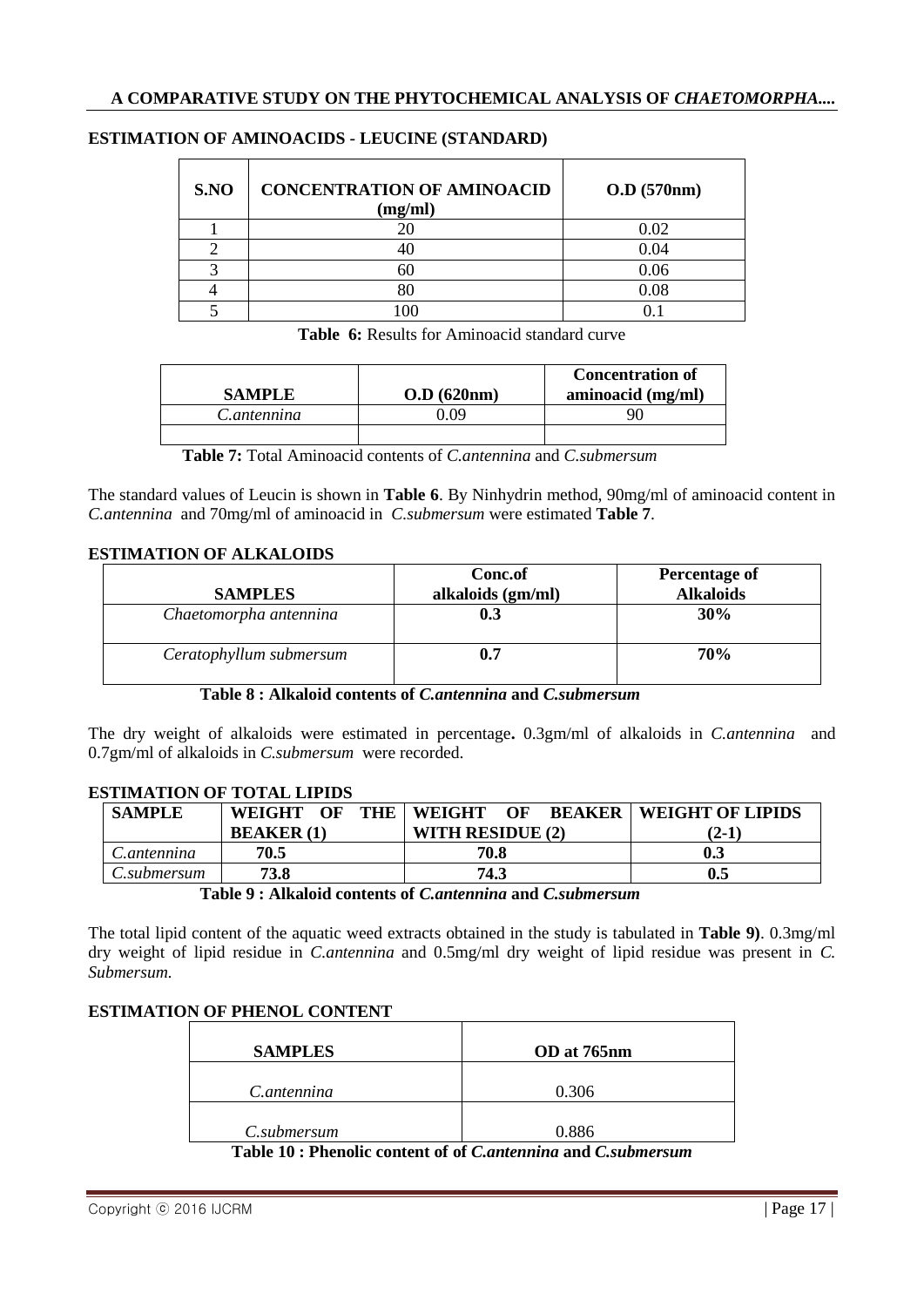The total phenolic content was measured using Gallic acid equivalent (GAE)g of the extracts*.* The total phenolic content of the *C.antennina* was 0.3gm/ml of GAE/g and of *C.submersum* was about 0.88gm/ml of GAE/g. Phenols are known as carbolic acid. The antioxidant activity of phenols plays an important role in the absorption or neutralization of free radicals.

# **TANNIC ACID (STANDARD)**

# **ESTIMATION OF TANNIN**

| S.NO | <b>CONCENTRATION</b> | O.D(720nm) |
|------|----------------------|------------|
|      |                      | 0.24       |
|      |                      | 0.50       |
|      |                      | 0.66       |
|      |                      | ገ ጸ7       |
|      |                      |            |

# **Table 11 : Standard curve value of Tannic acid**

| <b>SAMPLES</b> | O.D(720nm) | Conc.(mg/ml) |
|----------------|------------|--------------|
| C.antennina    | ).85       |              |
| C.submersum    | ) ዓ6       |              |

**Table 12: Total Tannin contents of** *C.antennina* **and** *C.submersum*

The total tannin content was measured in the sample. Tannic acid was used as a standard **(Table 11)**. The total tannin content in *C.antennina* was found to be 72 mg/ml and in *C.submersum* was found to be 82 mg/ml (**Table 12**).

#### **ESTIMATION OF FLAVONOIDS**

| <b>SAMPLES</b> | O.D(415nm) |
|----------------|------------|
| C.antennina    | 0.393      |
| C.submersum    | 0.395      |

**Table 13 : Total Flavonoids contents of** *C.antennina* **and** *C.submersum*

The samples were read at 415nm to estimate Flavonoids. *C.antennina* has 0.393mg/ml of Flavonoids and *C.submersum* contained 0.395mg/ml of Flavonoids (**Table 13)**.

### **ESTIMATION OF STEROIDS**

#### **CHOLESTROL (STANDARD)**

| S.NO | <b>CONC. OF STANDARD</b> | $O.D$ (540nm) |
|------|--------------------------|---------------|
|      |                          | 0.24          |
|      | 100                      | 0.52          |
|      | 150                      | 0 77          |
|      | 200                      | $\rm 0.88$    |
|      | つらい                      |               |

**Table 14 :** Standard value of Cholesterol

| <b>SAMPLE</b> | O.D(540nm) | <b>CONC.OF STEROIDS</b><br>(mg/ml) |
|---------------|------------|------------------------------------|
| C.antennina   |            |                                    |
| C.submersum   | 0.40       |                                    |

**Table 15 : Steroid contents of** *C.antennina* **and** *C.submersum*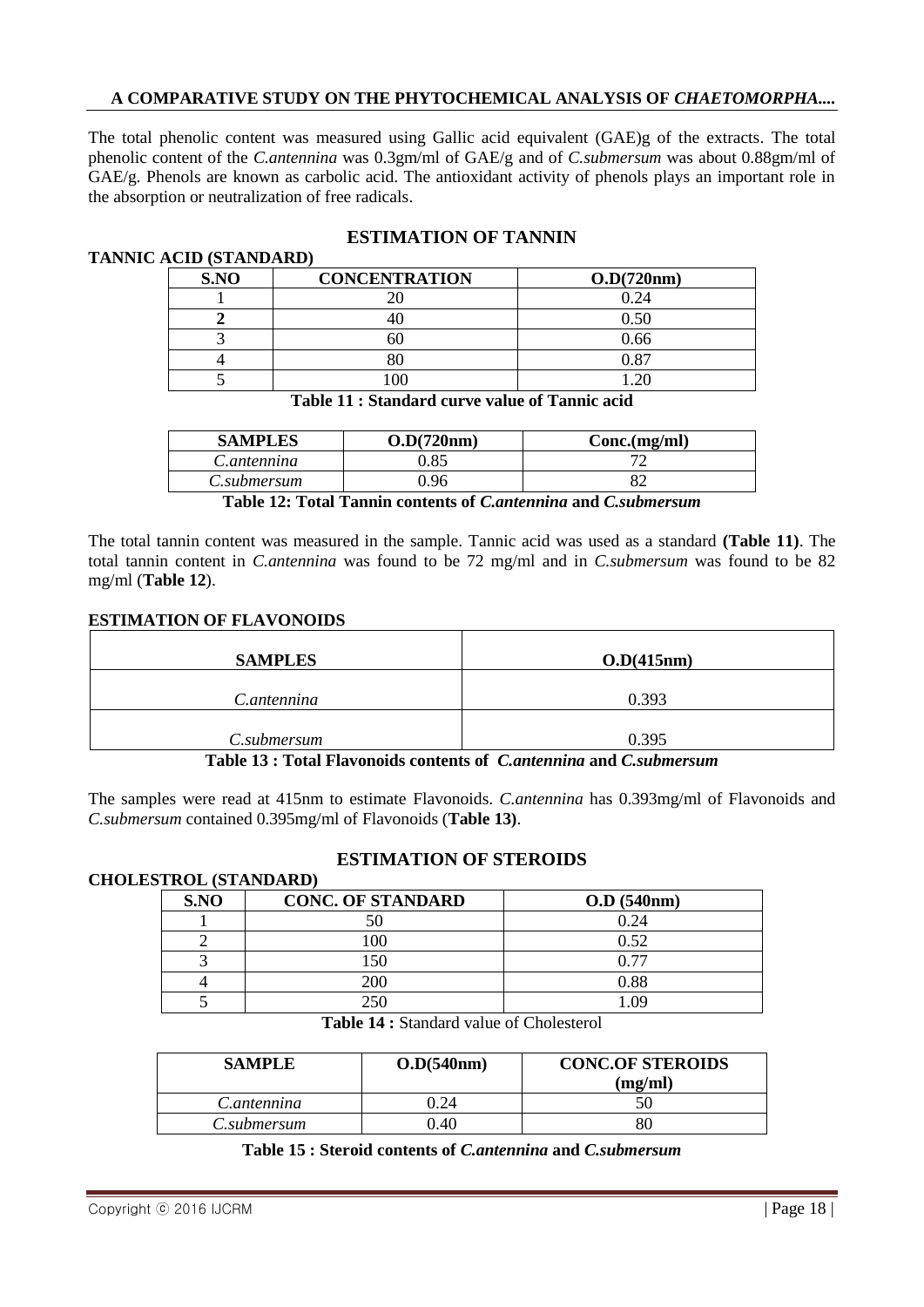The steroid content was measured in both the samples. Cholesterol was used as a standard (**Table 14)**. The steroid content in *C.antennina* was found to be 50mg/ml and in *C.submersum* to be 80mg/ml **(Table 15)**.

#### **ESTIMATION OF GLYCOSIDES**

| <b>SAMPLE</b> | O.D(495nm) | <b>Percentage of Glycosides</b> |
|---------------|------------|---------------------------------|
| C.antennina   | 0.73       | 4.29%                           |
| C.submersum   | 0.84       | 4.94%                           |

**Table 16 : Glycoside contents of** *C.antennina* **and** *C.submersum*

Using Baljet's reagent, the glycoside content of the samples were estimated. *C.antennina* contains 4.29% of glycosides and *C.submersum* contained 4.94% of glycosides **(Table 16)**.

#### **ESTIMATION OF TERPENOIDS**

| <b>SAMPLE</b> | <b>WEIGHT OF DRY RESIDUE</b> | PERCENTAGE OF TERPENOIDS |
|---------------|------------------------------|--------------------------|
| C.antennina   | 0.15                         | 1.5%                     |
| C.submersum   | 0.13                         | 3%                       |

**Table 17 : Percentage of Terpenoids of** *C.antennina* **and** *C.submersum*

The sample soaked in alcohol was extracted using petroleum ether. 1.5% of terpenoids was present in *C.antennina* and 1.3% in *C.submersum* (**Table 17**).

### **CONCLUSION**

Bacteriostatic and bactericidal activity of marine algae has been extensively studied by several researchers. The antibacterial agents found in the algae include terpenoid, phlorotannins, acrylic acid, phenolic compounds, steroids, halogenated ketone and alkaline, cyclic polysulphides and fatty acids. In a number of marine algae, antibacterial activities are attributed to the presence of acrylic acid. Researches show that the antibacterial activity of algae is due to their ability to synthesize respectively nitrogen compounds and diterpenes in Chlorophyceae, mixed halogenated terpenes in Rhodophyceae and metabolites of aromatic origin in Phaeophyceae. Among the macroalgae Chlorophyceae members form an important group of seaweeds having rich source of potential new drugs. Hence the present study was aimed at identifying and comparing the Phytochemical properties of seaweed extracts of *Chaetomorpha antennina* and *Ceratophyllum submersum*.

#### **BIBLIOGRAPHY**

- *[1] Emasushan Minj, S. John Britto, R.R. Marandi, Ignace Kindo, Mariat George (2017). Phytochemical analysis of root and bark of Putranjiva roxburghiiwall. (Euphorbiaceae). Asian J. Pharm. Res. Volume 7 (1) : Pages 4 - 7.*
- *[2] N. Manchu, Y. Melpha, S. Jeeva and J. Edwin James (2016). Phytochemical analysis and antibacterial activity of Chaetomorpha antennina from Rasthacaud coast, Tamil Nadu, India. World Journal of Pharmaceutical Research, Volume 4 (3) : Pages 1337 - 1351.*
- *[3] S. Sujatha, Rajasree S.R, Sowmya J. D and Micheal Donatus (2015). Imminent intriguing acquired potential biological effect of seaweeds: A Review. World Journal of Pharmaceutical Research, Volume 4 (5) : Pages 524 - 541.*
- *[4] Subathraa K and TV Poonguzhali (2013). Effect of different extracts of Chaetomorpha antennina and their Phytochemical screening. International Journal of Current Sciences. Pages 35 - 39.*
- *[5] M. S. Leelavathi and Prasad M. P(2015). Comparative analysis of Phytochemical compounds of marine algae* isolated from Gulf of Mannar. World Journal of Pharmacy and Pharmaceutical Sciences, Volume 4 (5) : *Pages 640 - 654.*